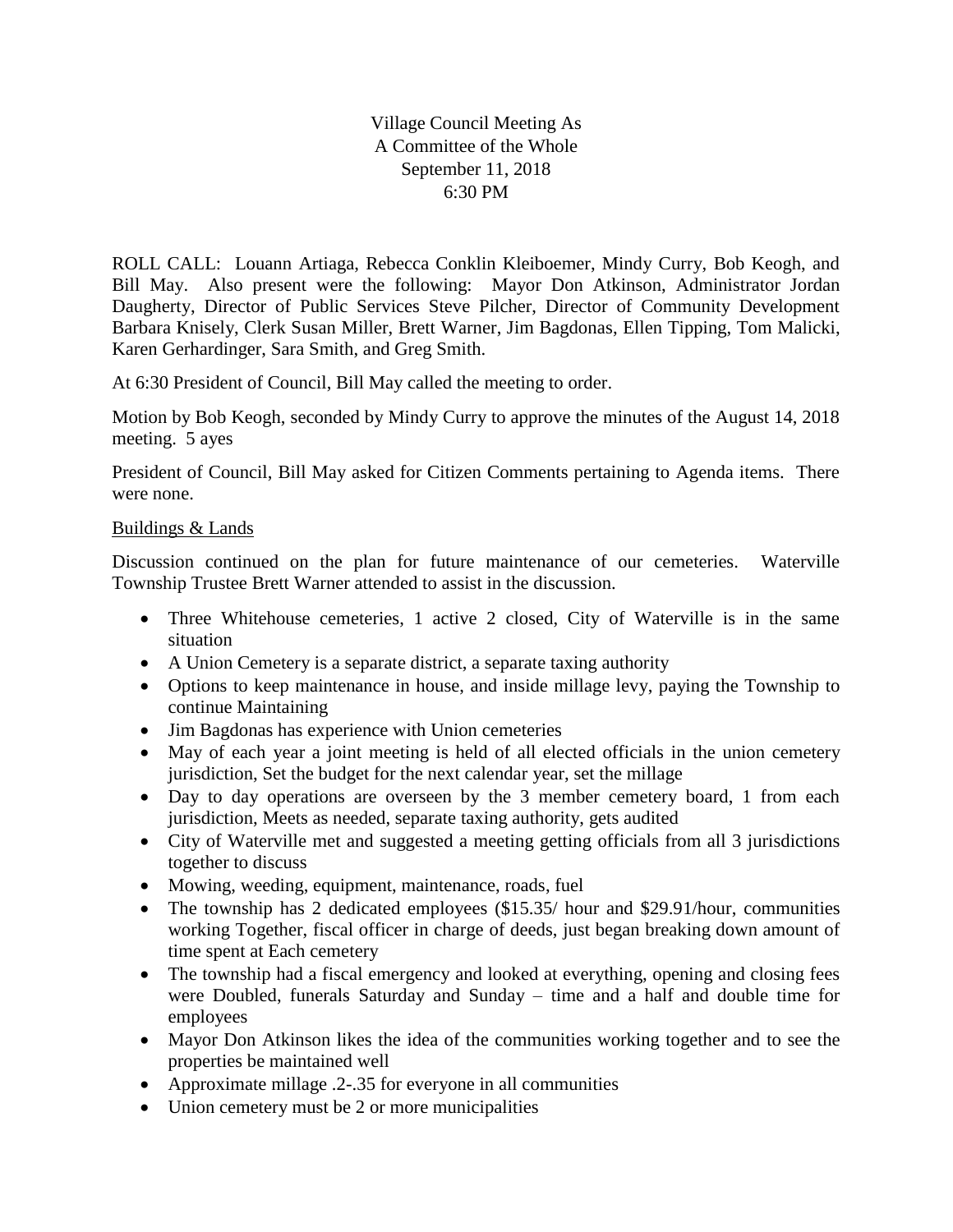- If the union cemetery board chooses to hire the two employees currently working at the Cemeteries they would have separate time cards for the Township work, a Township can offer Insurance to part time employees if the board agrees to pay a portion
- The Union cemetery would receive the open and close fees, Millage would stay in line with Costs, the board can increase of decrease rates
- Capability to be proactive in tree maintenance and road repairs
- Blue Creek Shops owner Sara Smith showed photos of the nearby cemetery. She said it was not Well kept and a huge pine was damaging the Edward Jones building roof, and there was poison Ivy and lack of leaf removal, trees that need removal could be taken down on the Blue Creek Property
- Union cemetery would be a better value to the Village, dedicated employees and expertise
- High cost of large tree removal without damaging headstones
- The Union cemetery would not run through the entities, but the jurisdictions would set priorities At the yearly meeting.
- Three separate jurisdictions take action to set up, dissolving would be messier, other entities Would need to consent to a party leaving
- Cemetery requires a lot of clerical work for records and deeds
- Board members are a Council member or Trustee from each entity
- The Township can handle the work until the Union cemetery is set up
- Tree limbs crossing your property line can be removed by you

## General

The next order of business was to discuss a grant to encourage property owner participation in the State Route 64 Corridor Beautification plan.

- Promote cohesiveness
- Allocate \$15,000 for next year, applicants could be awarded up to \$5,000, to be reviewed by Staff, Administrator Jordan Daugherty will have the final say, authorize \$10,000 for this year, owners pay and then are reimbursed
- If the program is successful more funds could be requested
- Landscape theme, limestone walls, beautification in line with the State Route 64 Corridor Approved plan, green space
- List of applicants, don't give the grant to people that will not make use of it, previous grants were difficult to work through
- Wouldn't be opposed to a retaining wall being in the right of way or on the property line, Local Thyme's fence as a limestone wall would be a good example
- See how this grant goes and then maybe in the future be open to other types of building Improvements

Motion by Mindy Curry, seconded by Rebecca Conklin Kleiboemer to recommend to Council to authorize a beautification grant for \$15,000 per year. 4 ayes 1 nay Bill May

Motion by Mindy Curry, seconded by Louann Artiaga to recommend to Council to authorize a beautification grant for \$10,000 for 2018. 4 ayes 1 nay Bill May